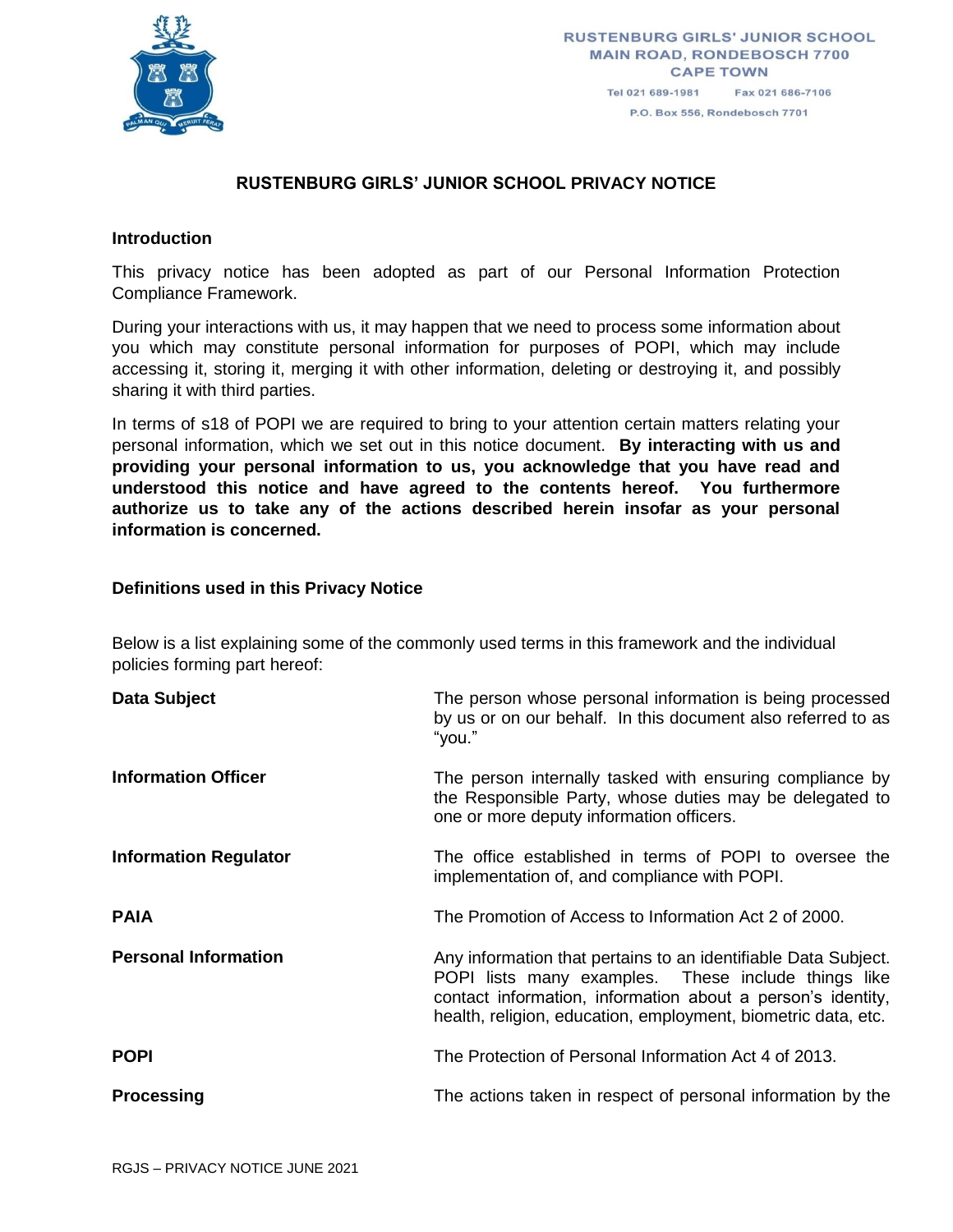responsible party or on their behalf. This includes most forms of interaction with the records containing such information, such as creating new records, transmitting information, storing it, updating it and deleting or destroying it. **Operators Conservers Operators Conserverse Exercise Providers** who process personal information on our behalf. **Responsible Party** The person who decides the reason and means by which personal info will be processed. In the context of this policy, we are the responsible party.

**Special Personal Information Certain types of personal information are classified as** "special", which means in most cases that their processing is restricted and subject to additional requirements. This includes information about children, a data subject's religious or philosophical beliefs, race or ethnic origin, trade union membership, political persuasion, health or sex life, biometric information or criminal record.

# **WHAT POPI REQUIRES OF US**

This privacy notice has been developed with specific reference to our duties in terms of POPI and constitutes our commitment to uphold the following conditions:

#### **Accountability**

This condition makes it a requirement for all responsible parties to comply with the other seven conditions. In practice, this is mostly the responsibility of the information officer and his or her deputies. This includes:

- Encouraging compliance within Rustenburg Girls' Junior School
- Handling information requests.
- Co-operating with the Information Regulator if there is an investigation or query.
- Taking such other measures as may be prescribed by regulation.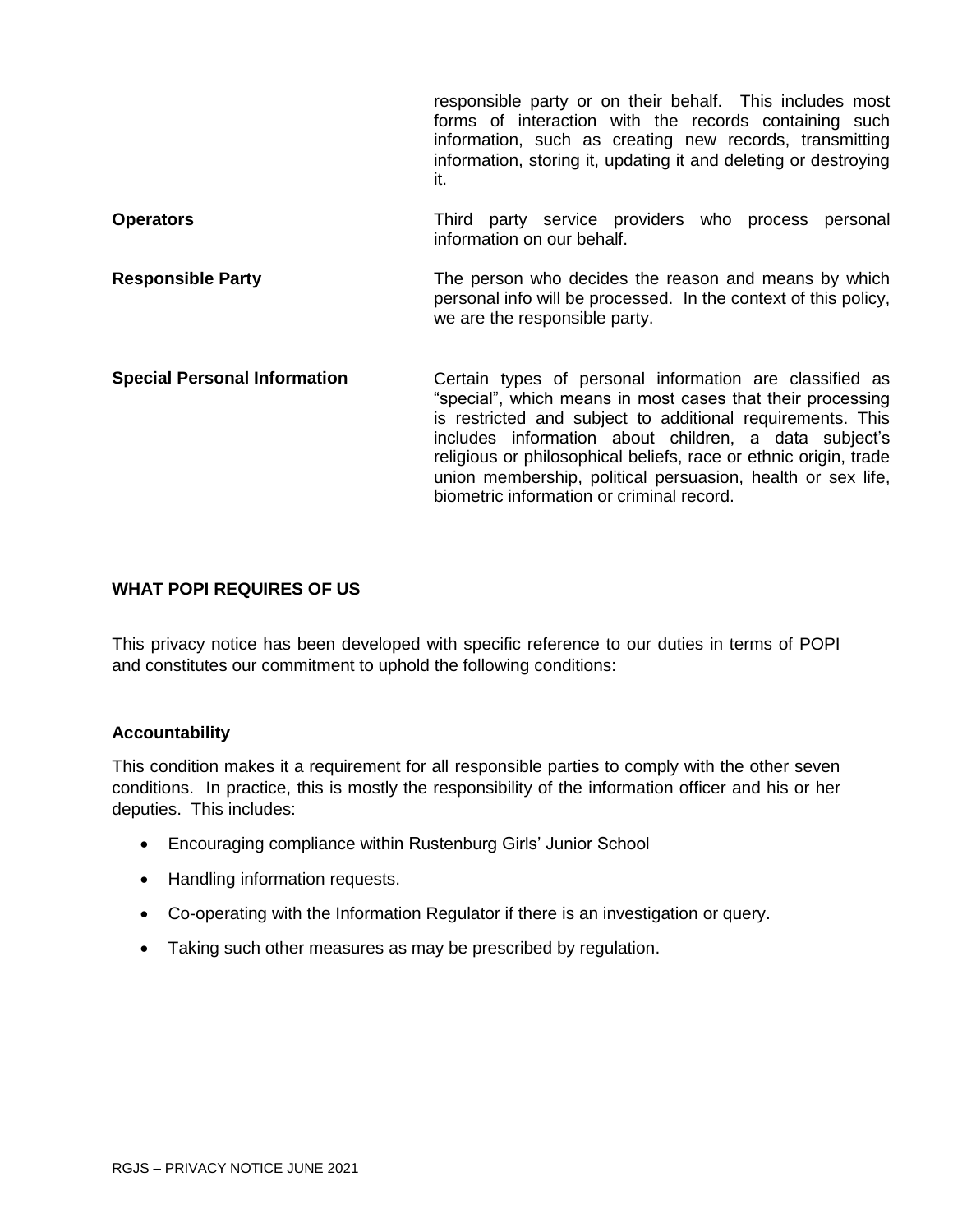## **Limitations on processing**

This condition is aimed at ensuring that processing of personal information is as limited as possible, with reference to the purpose for which it is processed. It requires that:

- Processing must be done in a lawful manner (i.e. comply with POPI or other applicable laws) and in a reasonable manner, which does not unreasonably infringe on the data subject's privacy.
- The extent of the personal information that is processed must be limited to such information as is relevant, adequate and not excessive in relation to the reason for processing the information.
- Personal information may be processed if necessary in order to provide a service to a data subject, or if they consent to its processing. The data subject may withdraw this consent, but it may then become impossible to provide them with services.
- Lastly, as far as reasonably possible, personal information must be collected directly from the data subject to whom it pertains and not from third parties, although this is subject to other applicable laws (e.g. FICA), which may require verification with third parties.

#### **Reasons for processing**

This condition relates to the purpose for which personal information is being processed. In most cases, a responsible party must explain to the data subject, what their reason is for needing the information and what they are going to use it for.

# **Quality of information**

A responsible party is required to take "reasonably practicable" steps to ensure that the information it processes is complete, accurate, not misleading and updated where necessary, with reference to the purpose for which the information is being processed. In other words, reasonable systems must be put in place to make it as simple and easy as possible to keep information accurate and up to date.

#### **Notices and communication**

This condition relates to communication and notifications to data subjects, which helps them to understand what their information is being used for and how to exercise their rights in respect of their information.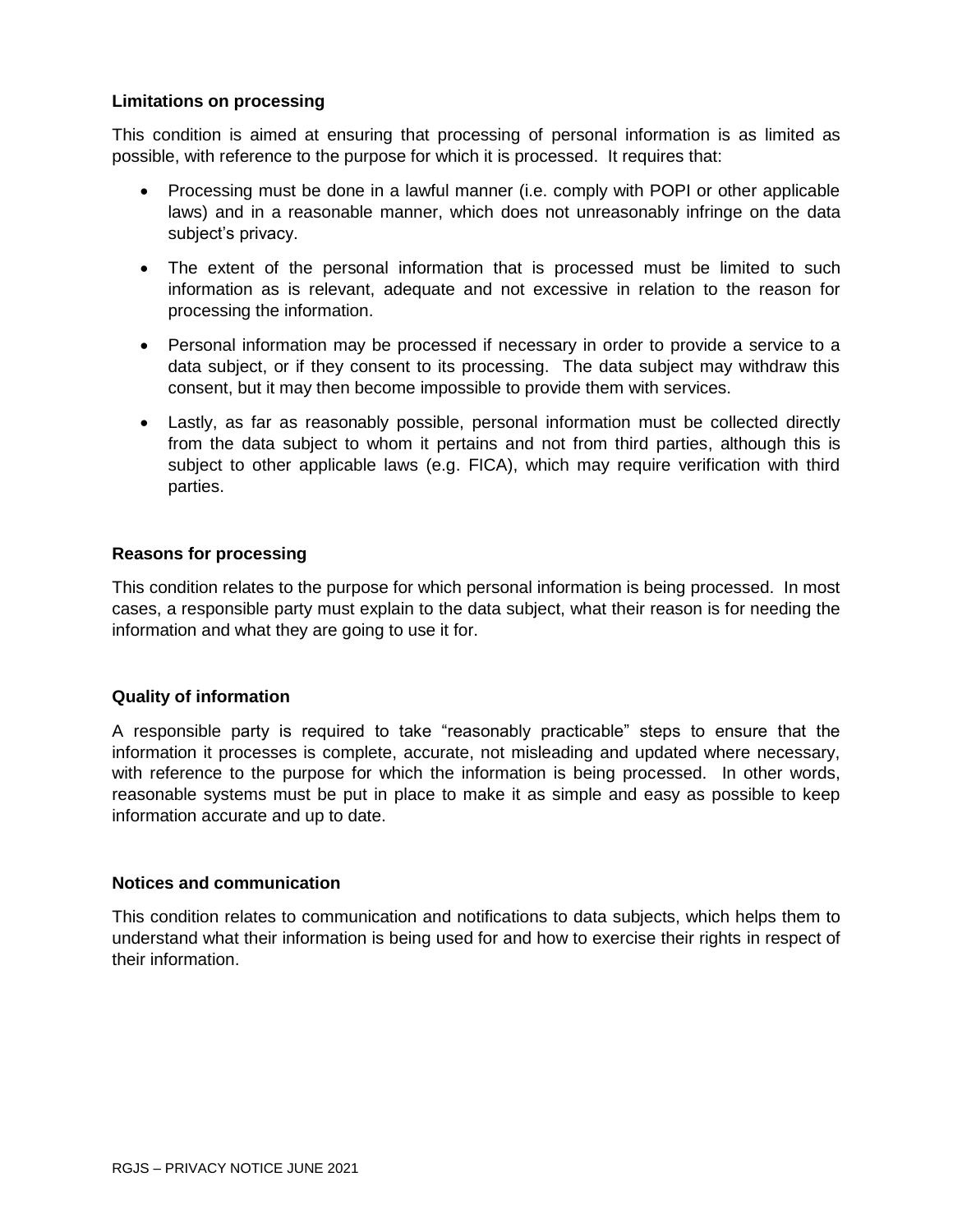## **Security**

A responsible party is required to take **"**appropriate, reasonable technical and organisational measures" to prevent loss, damage, unauthorized destruction and unauthorized access to or processing of personal information.

Where a responsible party allows information to be processed by an operator in its behalf, it is required to have a written contract with such operator, wherein the operator agrees to comply with the same security requirements as the responsible party. The Operator must furthermore notify the Responsible Party in the event of a suspected data breach.

In the event of a suspected data breach, a responsible party is required to notify the Information Regulator, as well as affected data subjects.

#### **Participation**

This condition relates to a data subject's rights to access personal information about them and to request corrections, deletion or destruction thereof. The manner in which information may be requested is actually not regulated by POPI, but by PAIA, which is why POPI requires responsible parties to prepare or update their PAIA manuals.

#### **CONTACT INFORMATION**

#### **Information Officer**

We have appointed an Information Officer in terms of s56 of POPI, read with s17 of PAIA. The Information Officer should be the first point of contact for any queries regarding this framework or any of the policies contained herein. The Information Officer's details are as follows:

Name: Mrs B Petersen

Tel: 021-6891981

Email: head@rgjs.org.za

#### **The Information Regulator**

The Information Regulator's office may be contacted for any queries regarding POPI in general, or to lodge formal documentation. According to the Information Regulator's website, their contact details are as follows:

Information Regulator

JD House

27 Stiemans Street

Braamfontein, Johannesburg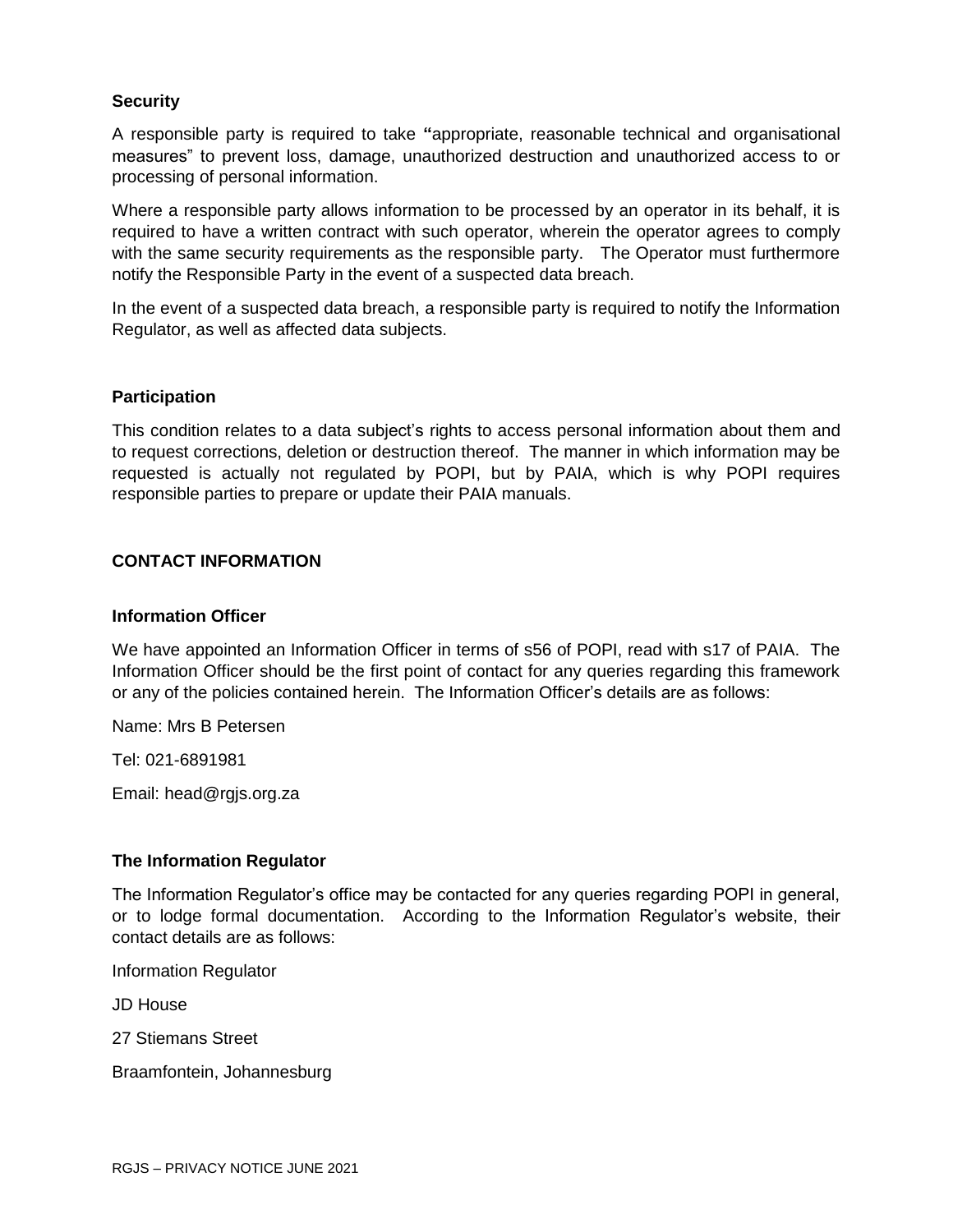Mr Marks Thibela Chief Executive Officer Cell No. +27 (0) 82 746 4173 Email: Mthibela@justice.gov.za [inforeg@justice.gov.za](mailto:inforeg@justice.gov.za)

## **INFORMATION THAT WE PROCESS**

We process various types of information relating to various data subjects, which will differ depending on your relationship with us.

Please refer to **Schedule 1** of this notice for a breakdown of the personal information commonly processed by us.

## **HOW WE PROCESS YOUR PERSONAL INFORMATION**

We process personal information by way of digital and physical means. Certain information is processed only by digital means – especially if it was provided to us only in digital format or using one of our digital platforms – and is subject to the safeguards contained in our ICT Security Policy. Other information is captured manually by way of standard application forms. These records are kept in physical format and secured physically, in accordance with our Physical Information Security Policy. Such information is also captured digitally and stored on our digital infrastructure in accordance with the provisions of our ICT Security Policy.

# **REASONS FOR PROCESSING PERSONAL INFORMATION**

The proper functioning of Rustenburg Girls' Junior School as an educational institution requires us to process certain personal information. This could be for any of the following reasons:

- To provide educational, academic, sporting, cultural and extra mural services to you.
- To provide employment to our staff and interns and to interact with them in the context of the employment relationship.
- To engage with existing parents, learners, clients or customers about ongoing services.
- To market our services to existing and potential parents, learners, customers or clients.
- To procure services and manage relationships with service providers.
- Any other reason which is integral to our functioning properly as a school.

**If requested personal information is not provided to us, we may not be able to properly fulfil the above-mentioned functions, which may result in the relevant interaction being interrupted, or our not engaging in such interaction at all, in our sole discretion. We accept no responsibility for any such interruptions if personal information was requested by us but not provided.**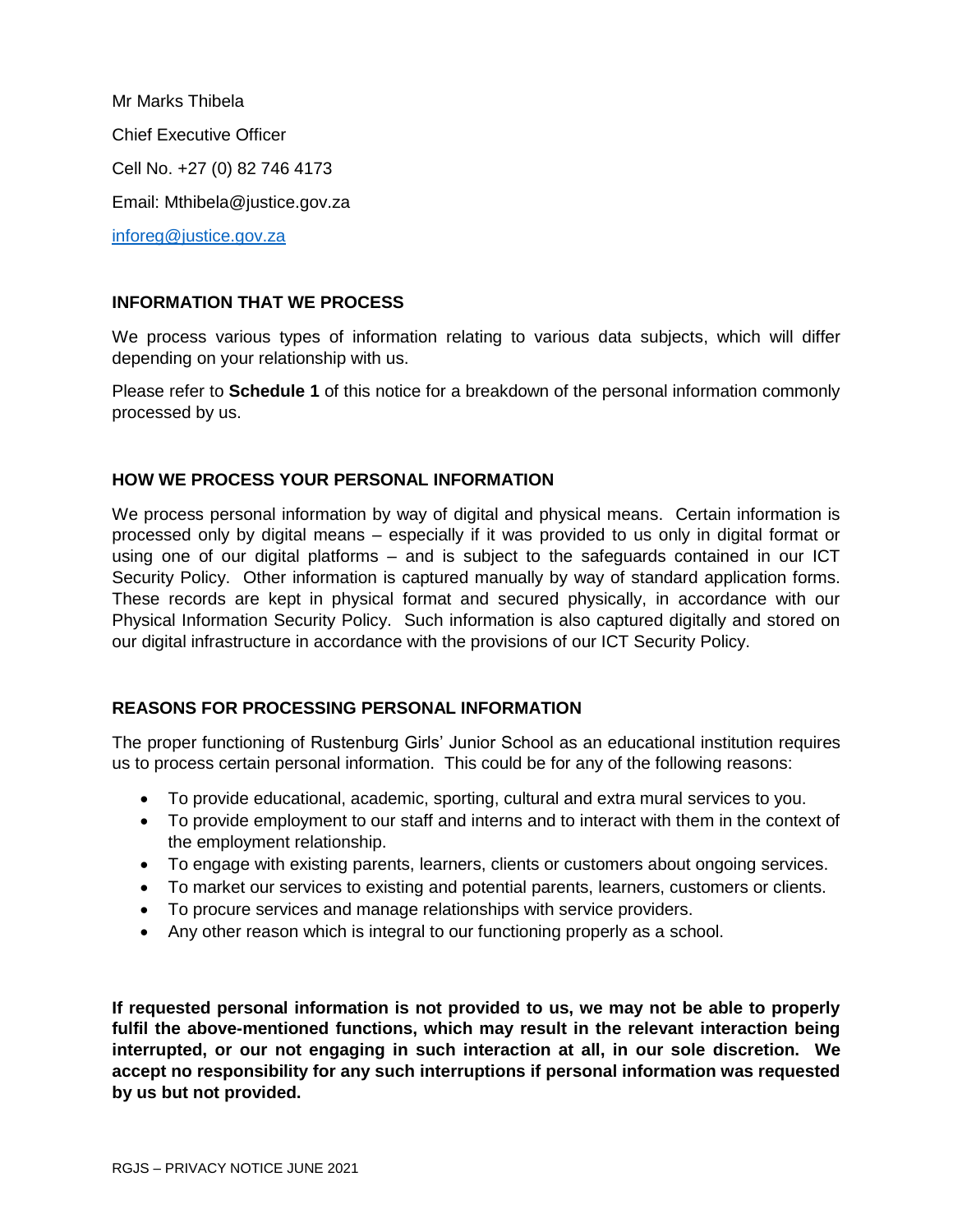## **WHERE WE MAY OBTAIN PERSONAL INFORMATION FROM**

In most cases, we will request your personal information directly from you. However, in some cases we may need to obtain it from third parties. This will be the case if you have authorized us to do so, or where the nature of our interaction with you reasonably requires us to do so. If we process your personal information on behalf of one of our customers or clients, then we do so because the said client or customer has warranted to us that they have obtained your authorization to share such information with us.

We may also be legally required to independently verify some of the information provided to us in terms of applicable anti-terrorism and anti-money laundering legislation (including, but not limited to, the Financial Intelligence Centre Act 38 of 2001, as amended), which may include our accessing government or public directories in order to obtain certain personal information about you.

In some cases, especially if you are an organisation, we may need to obtain personal information relating to third parties (such as your office bearers or employees) from you. You hereby warrant that you have the express and informed consent of such third parties to provide us with any such information and indemnify us against any liability to such third parties, or any other party, as a result of a lack of such authorization.

If you are a parent or legal guardian of a person under the age of 18, you hereby consent to our processing the personal information of your children for the reasons set out above. If you are a person over the age of 18 whose parents previously consented to our processing of your personal information, such consent will remain valid after you turn 18, unless you explicitly revoke it.

Where we need to process information classified as "special" personal information (e.g. medical information or information relating to children) for any of the reasons specified above, you hereby consent to our processing of such special personal information.

# **SHARING PERSONAL INFORMATION WITH THIRD PARTIES**

We may need to share your personal information with third parties. In general, this is limited to transmitting or storing such information through, or on, electronic communication and storage infrastructure administered by third party service providers, which is subject to reasonable security safeguards. However, depending on the nature of our interaction with you, we may need to share some of your personal information with other third parties for example SARS, Western Cape Education Department.

# **INFORMATION LEAVING THE COUNTRY**

We may need to transmit your personal information to a location outside of the country, where it may be processed by third parties. This may, for example, happen while we are communicating with you while you are not in the country, in which case it happens at your behest and on your instruction. It may also happen where our backup infrastructure is located in, or administered from another country. In such cases, the transmission and processing of such information is subject to the provisions of s72 of POPI, meaning that the third party to which we may transmit your information will either be subject to laws, or a contract with us, or corporate binding rules,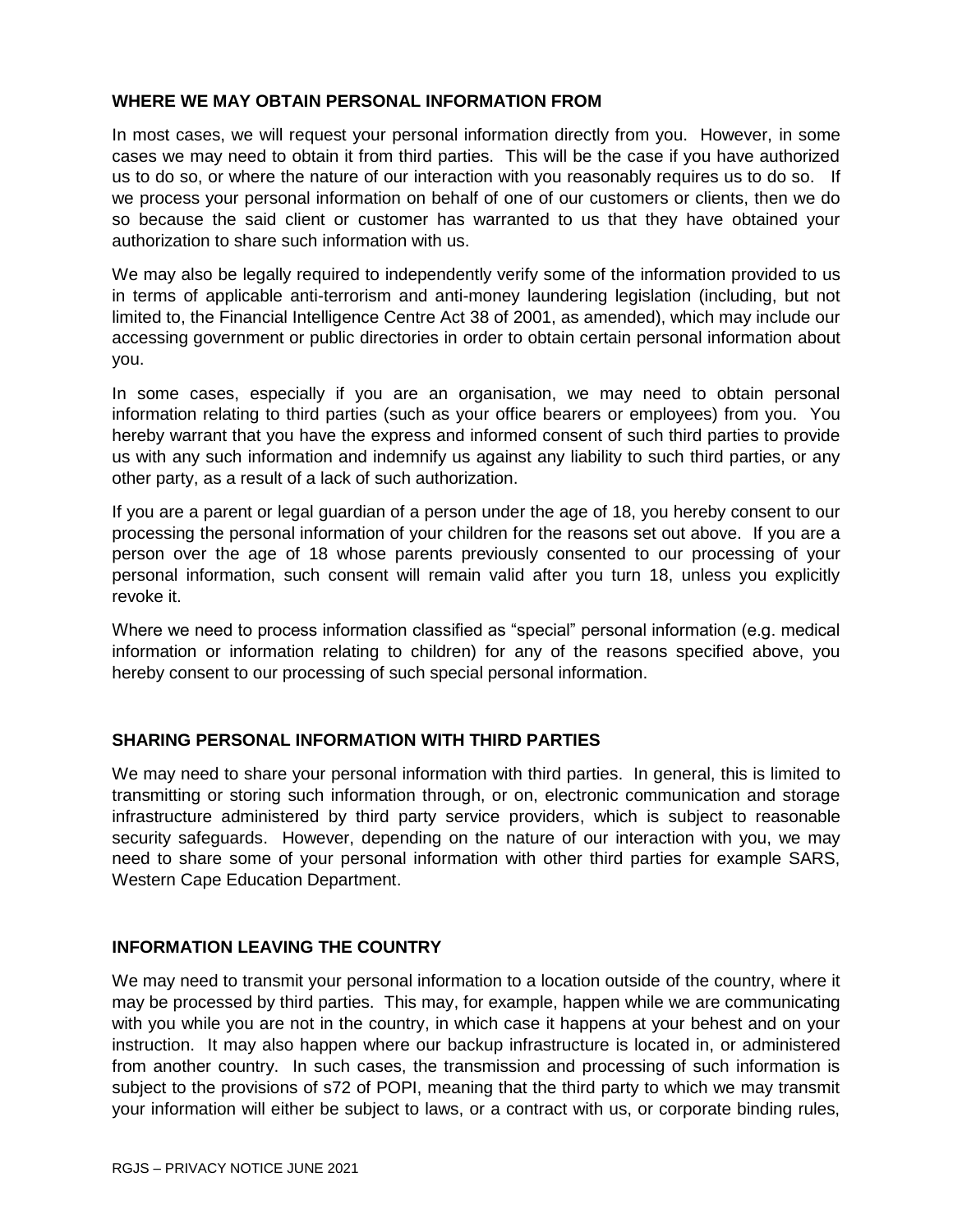which requires them to employ the same reasonable safeguards in respect of your personal information that we are required to comply with in terms of POPI.

# **RETENTION OF PERSONAL INFORMATION**

In general, we only retain your personal information for the duration of our interactions with you and for a reasonable period thereafter, in order to facilitate further similar interactions. We are, however, in some cases legally required to keep certain information for specific periods of time, which usually does not exceed a period of 5. Please refer to **Schedule 2** of this notice for instances where specific retention periods apply.

Information that we retain for marketing or statistical purposes may be retained indefinitely, provided that you have authorised us to use the information for marketing purposes or, in the case of use for statistical purposes, that the information has been anonymized.

#### **INFORMATION SECURITY**

As required by s19 of POPI, the confidentiality and integrity of any personal information processed by us is subject to reasonable technical and organisational safeguards to prevent loss, damage, destruction or unauthorised access, having due regard to generally accepted information security practices and procedures. We will notify you, and the Information Regulator, should we suspect that a data breach has occurred.

**We are not liable to you, or any other person, for any harm, loss, damage, destruction or unauthorized access that may occur despite our implementation of such reasonable safeguards.**

#### **YOUR RIGHTS**

In terms of sections 23 and 24 of POPI, you have the right to access, and to request us to correct, any personal information retained by us, subject to the provisions of those sections. Please refer to our **PAIA manual**, for more information on the process to follow in this regard.

You furthermore have the right, in terms of section 11(3) of POPI, to object to our holding of your personal information. Please refer to our **PAIA manual**, for more information on the process to follow in this regard.

Should you wish to lodge a complaint, you may contact the office of the Information Regulator, whose contact details are included above.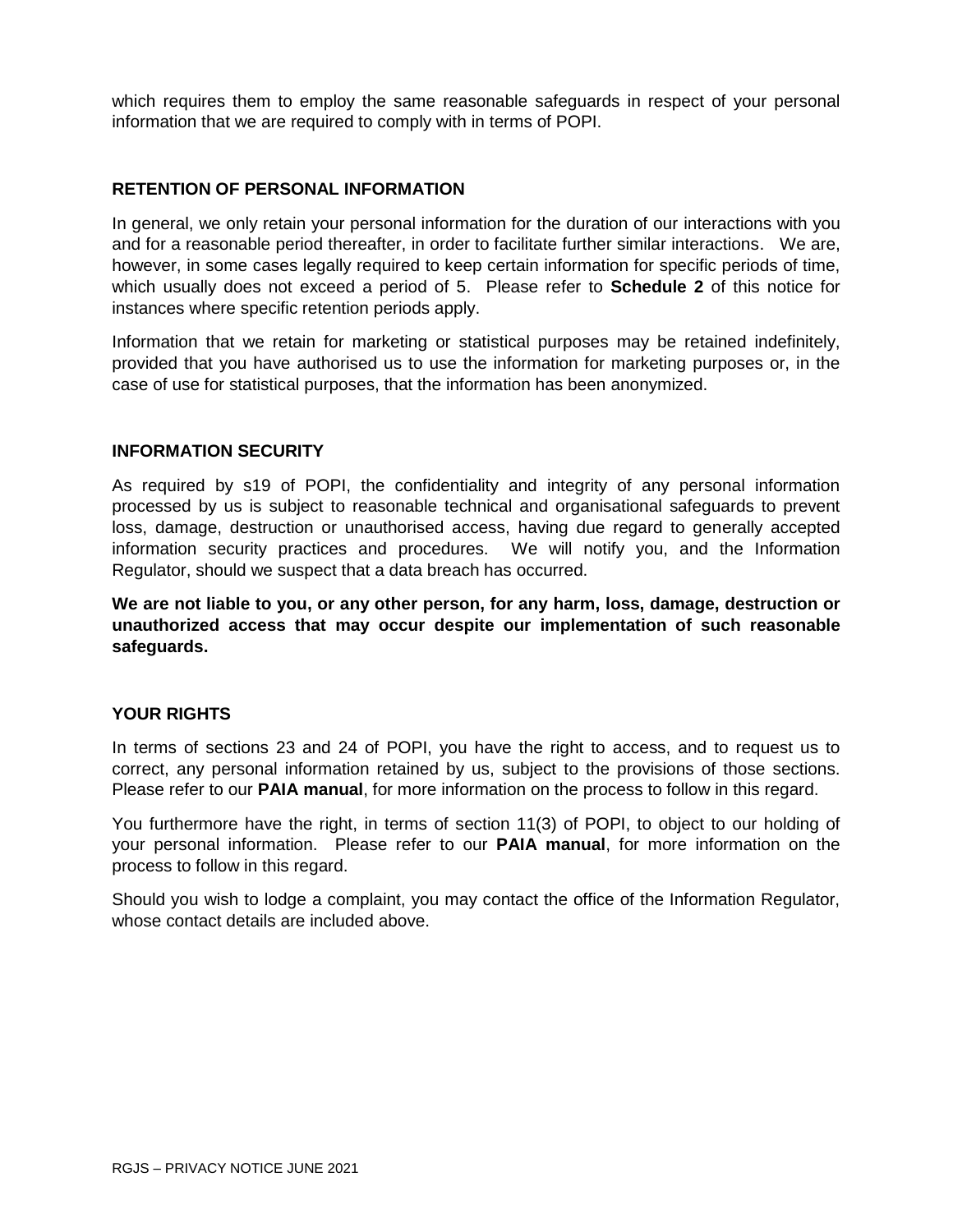# **SCHEDULE 1 – TYPES OF PERSONAL INFORMATION PROCESSED**

| Information type                                                                                                      | Why we process it                                                                                                                                                                                                                        |
|-----------------------------------------------------------------------------------------------------------------------|------------------------------------------------------------------------------------------------------------------------------------------------------------------------------------------------------------------------------------------|
| Identifying and age information, e.g. name,<br>surname, ID number                                                     | To identify the data subjects that we interact<br>with or, in some cases, to contact persons<br>related to them (such as next of kin) in the<br>case of an emergency.                                                                    |
| Contact information, e.g. telephone numbers,<br>email addresses, etc.                                                 | To contact the data subject (or in some cases<br>their next of kin), if necessary.                                                                                                                                                       |
| Educational and employment information                                                                                | To assess suitability of job seekers.                                                                                                                                                                                                    |
| Information relating to gender, nationality and<br>ethnicity of employees and parents / learners                      | To report legally required statistics to the<br>Department of Labour and learner statistics<br>to the WCED.                                                                                                                              |
| information<br>relating<br>Financial<br>to<br>our<br>employees, clients / customers / parents or<br>service providers | To provide employment-related benefits or<br>remuneration to our employees; or to screen<br>potential employees; or to invoice clients or<br>customers or parents for services rendered<br>and school fees; or to pay service providers. |
| Criminal history of potential employees                                                                               | To screen potential employees before hiring<br>them.                                                                                                                                                                                     |